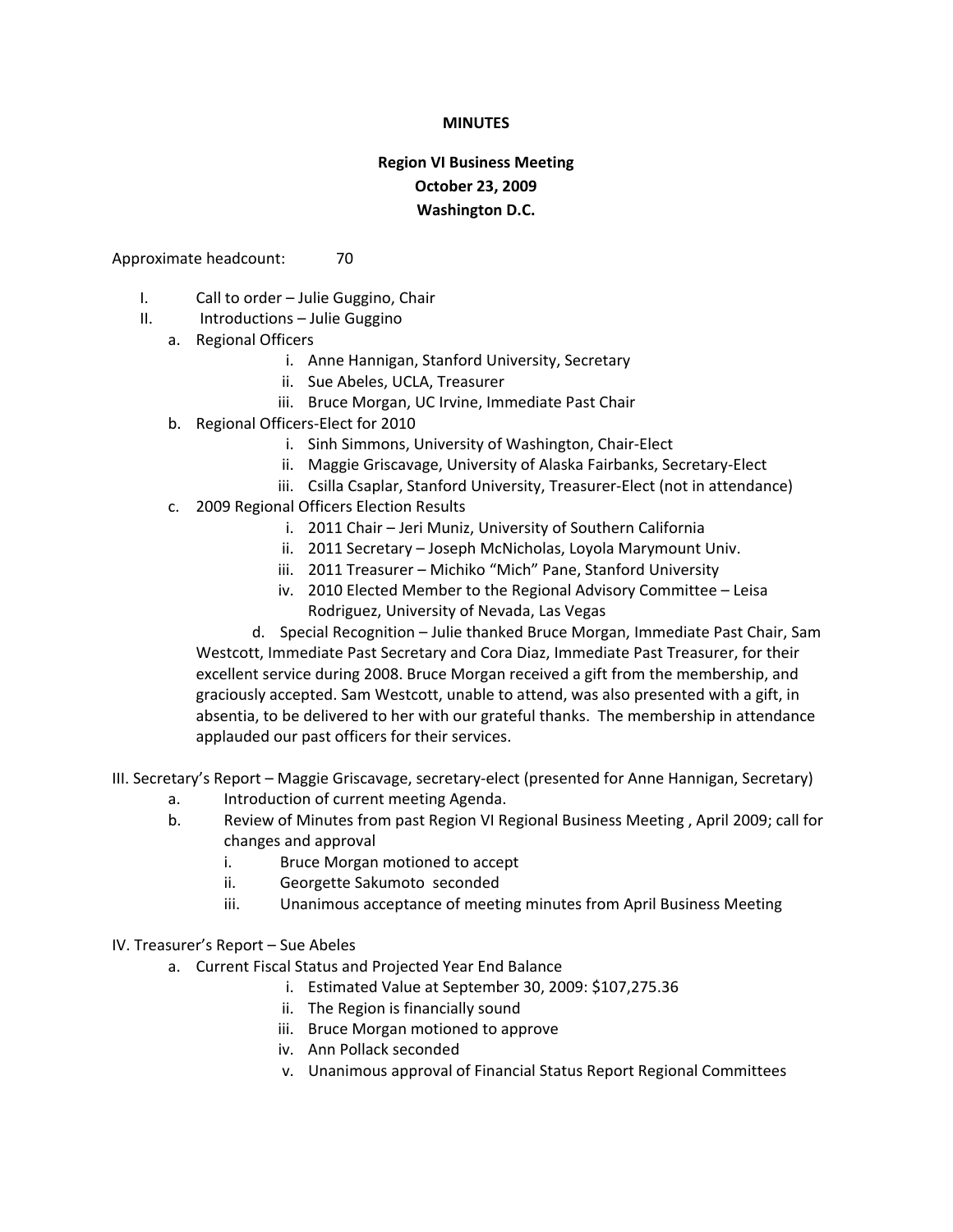- V. Regional Advisory Committee Julie Guggino
	- a. Regional Advisory Committee Julie Guggino

 i. In addition to the regional committee chairs and national representatives named below, following Region VI members have served on the RAC this year; members stood to be recognized and thanked:

- ‐ Rosemary Madden, Los Angeles Biomedical Research Institute (term expires 12/2009)
- ‐ Kim Calvary, Oregon State University (term expires 12/2010)
- ‐ Kimberlie Small, Washington State University (term expires 12/2009)
- ‐ Nancy Lewis, University of California, Santa Barbara (term expires 12/2010)
	- ii. Chair's brief report on past year's activities:
		- 1. Report on Santa Fe Regional Meeting, April, 2009:

Santa Fe meeting – thanked all those who served as volunteers , committee members, and those who gave freely of their expertise in leading sessions and workshops. Members present recognized and thanked.

While the number of attendees was down due to economy and travel freezes, overall attendance was exceeded expectations – over 200 people. A profit was recognized when all the bills were paid – goal met (did not go in the red). The program well accepted, and we are now moving on with Regional Meeting 2010 planning.

- 2. Introduction of the new Subvention Policy The goal of this policy is so that your regional officers who need to go, but who might not otherwise be able to go due to financial constraint at their institution, can attend meetings. Requests for financial assistance under the Policy will be reviewed on a case‐by‐case basis by the RAC. The Policy is online and available for review.
- 3. As listed on the Agenda page reverse, Initiatives were presented, along with those responsible for the roles, and a brief update of where they are now. Sue Abeles proposed ways to improve treasury controls, which review should be complete by the end of the year. Maggie Griscavage has undertaken to digitize older Region VI records, previously passed from secretary to secretary in hard copy; this, too, will be complete by year's end. Csilla Csaplar and others are looking at improving the transition for incoming officers by having a more complete repository of information available.
- b. Regional Awards and Recognition Committee ‐ Ann Pollack
	- i. Chair, Region VI, Julie Guggino recognized the chair of the regional travel and award committee for the excellent service given over the past 2 years. Dan Nordquist,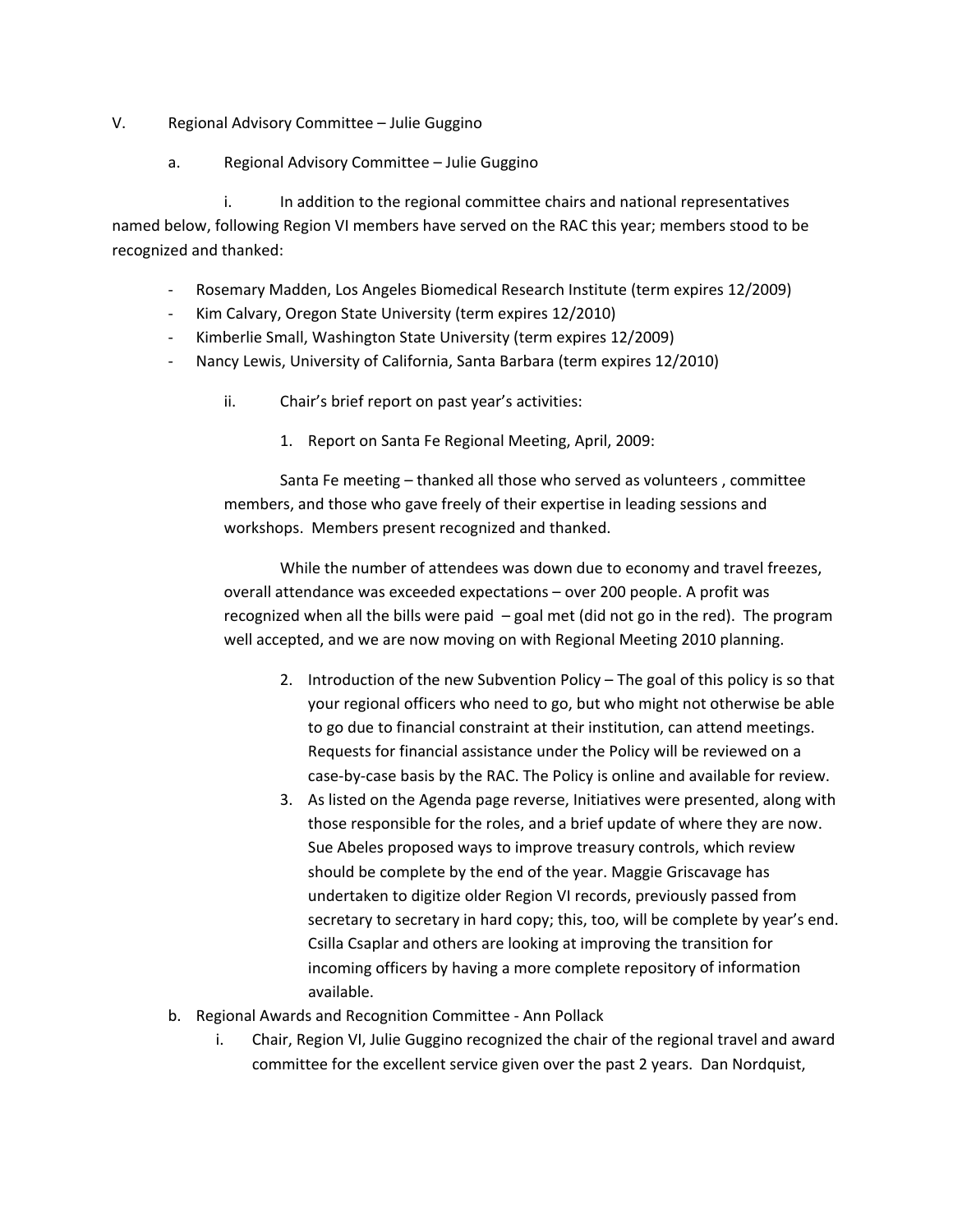committee member, was also recognized for his contributions, as were all the other committee members, for their service for the last 2 years.

ii. Ann introduced the recipients of travel awards to attend the National meeting:

Cynthia Wells UC Riverside – recipient

Christine Durio UCSF – recipient

Emily Mangioni UCSF – recipient

- iii. The Committee was actively involved in making recommendations to RAC so, now there will not only befour4 awards of \$500 each for RM2010, but also the Committee will be awarding two more awards to help within Region VI to attend FRA in March 2010. The awards will be more flexible as to how they may be used, because of the economy – any meeting expense may be reimbursed, not just the travel itself. Members are encouraged to look at the Regional website soon to see the eligibility criteria and how to apply. Submit nominations by December 18, 2009 for all awards.
- c. Membership and Volunteer Committee ‐ Joseph McNicholas
	- i. Wanda Bowen from University of Alaska Fairbanks (not here), Molly Stewart from University of Washington, and Rosemary Madden, LA Biomedical Research Institute, are thanked for their contributions. Survey to members is now complete and information will be used to create new programs. As of the end of July, 72 new members in 2009, and 18 members reinstated. There are 38 of those new members in attendance at the AM meeting this week.
	- ii. New member welcome reception will be held tonight at the Hospitality suite.
	- iii. A call for volunteers will be going out within the next few weeks. 81 volunteers made RM2009 work, and that same number will be needed at Newport Beach!
- d. Education and Professional Development Committee Linda Patton
	- i. Committee members are introduced Dawn Boatman (Portland State University ), Rosemary Madnick (LA Biomedical Research Institute), Joyce Nims (University of Oregon), Cece Manoochehri (California Institute of Technology), Dick Seligman (California Institute of Technology), Debbie Caulfield (University of California). The LEAD Me program was presented and described to the membership. Mentees introduced (two in attendance). Chair described the program and the materials being used to proceed into the program. Provided list of mentors and mentees.
- e. Nomination and Leadership Development Committee Ted Mordhorst
	- i. Committee chair being absent, no report.
- VI. National Reports
	- a. Georgette Sakumoto, Regional representative to National Board of Directors
		- a. National elections complete; on January 1, 2010, Judy Fredenberg, University of Montana will become NCURA Vice President and President‐elect , Secretary ‐